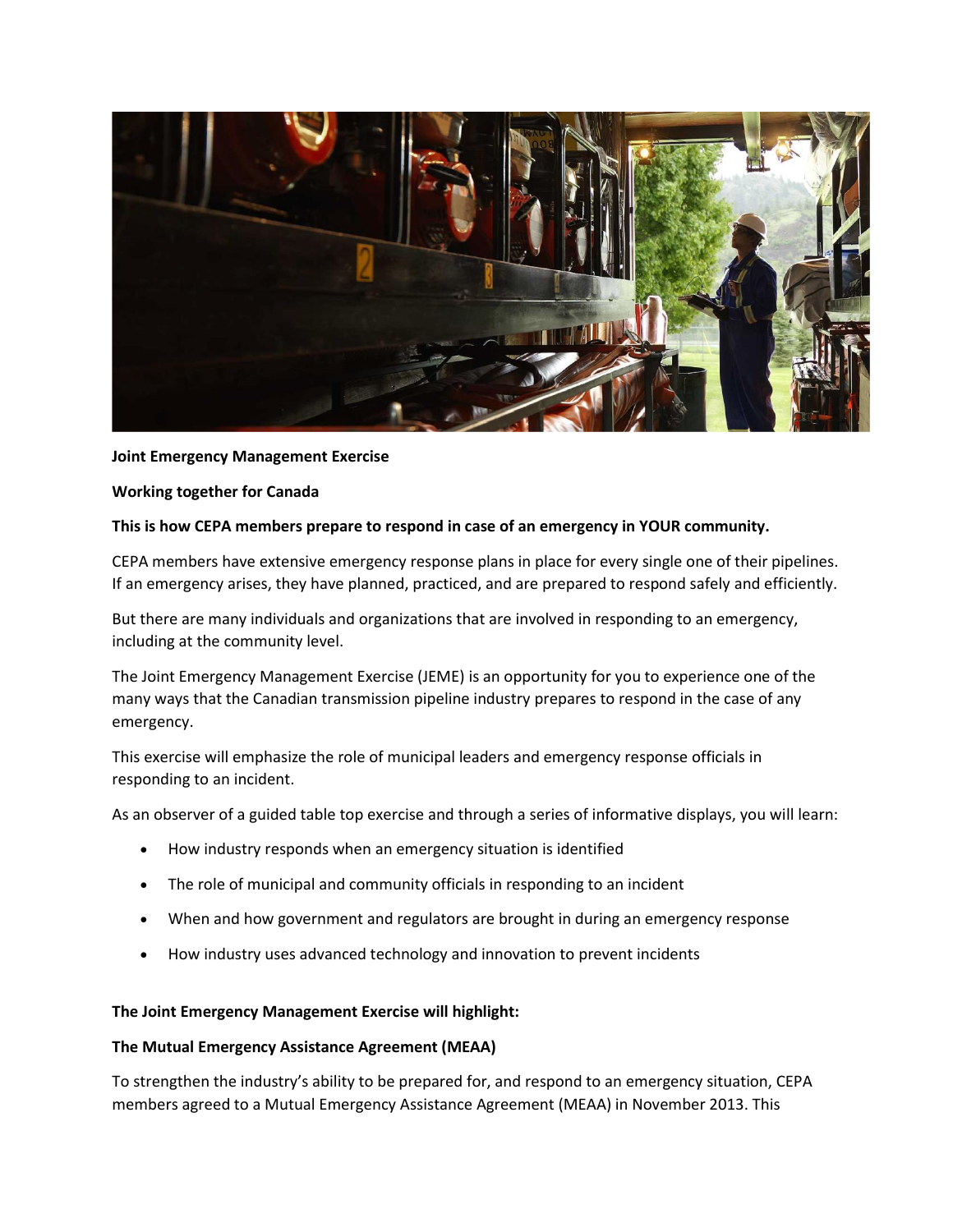agreement means that during a significant emergency situation, CEPA member companies can call upon each other to share additional human resources, equipment and tools to increase their existing emergency response capabilities.

For the MEAA to be effective, it requires true collaboration across the industry, which is why we are activating the agreement through the CEPA Joint Emergency Management Exercise. This exercise will test the capabilities of member participants responding to an emergency situation in which the MEAA is activated, and use a common Incident Command System (ICS). It will be a functional emergency response exercise, which means it will simulate a major emergency, but it will not involve moving people or equipment to a real site.

# **Incident Command System (ICS)**

In the case of large incidents, many pipeline operators use ICS, which is a management system used for the command, control and coordination of an emergency response. ICS training and emergency response exercises ensure responders are familiar with ICS terminology, command structure and procedures.

# **Emergency Response Equipment**

In addition to the opportunity to experience how the transmission pipeline industry assess its ability to collaboratively respond to a simulated emergency response and your role in that response, this event will showcase some of the equipment that can be used in emergency response.

The equipment display will include boats, response vessels, skimmers, vacuum trucks and other specialized equipment that pipeline operators have at the ready to respond to emergencies in different terrains and seasons. Experts will be on hand to explain how the equipment works and how important they are to emergency preparedness and response.

# **Event Details**

# **Wednesday, August 22, 2018**

CEPA Reception and equipment display 5:00pm-7:00pm Shaw Centre – Canada Hall

# [RSVP by July 25](http://www.cvent.com/d/lgq08k)

# **Thursday, August 23, 2018**

Tabletop Exercise and displays 7:30am – 5:00pm Shaw Centre – Canada Hall

[RSVP by July 25](http://www.cvent.com/d/lgq08k)

[Click here to register](http://www.cvent.com/d/lgq08k)